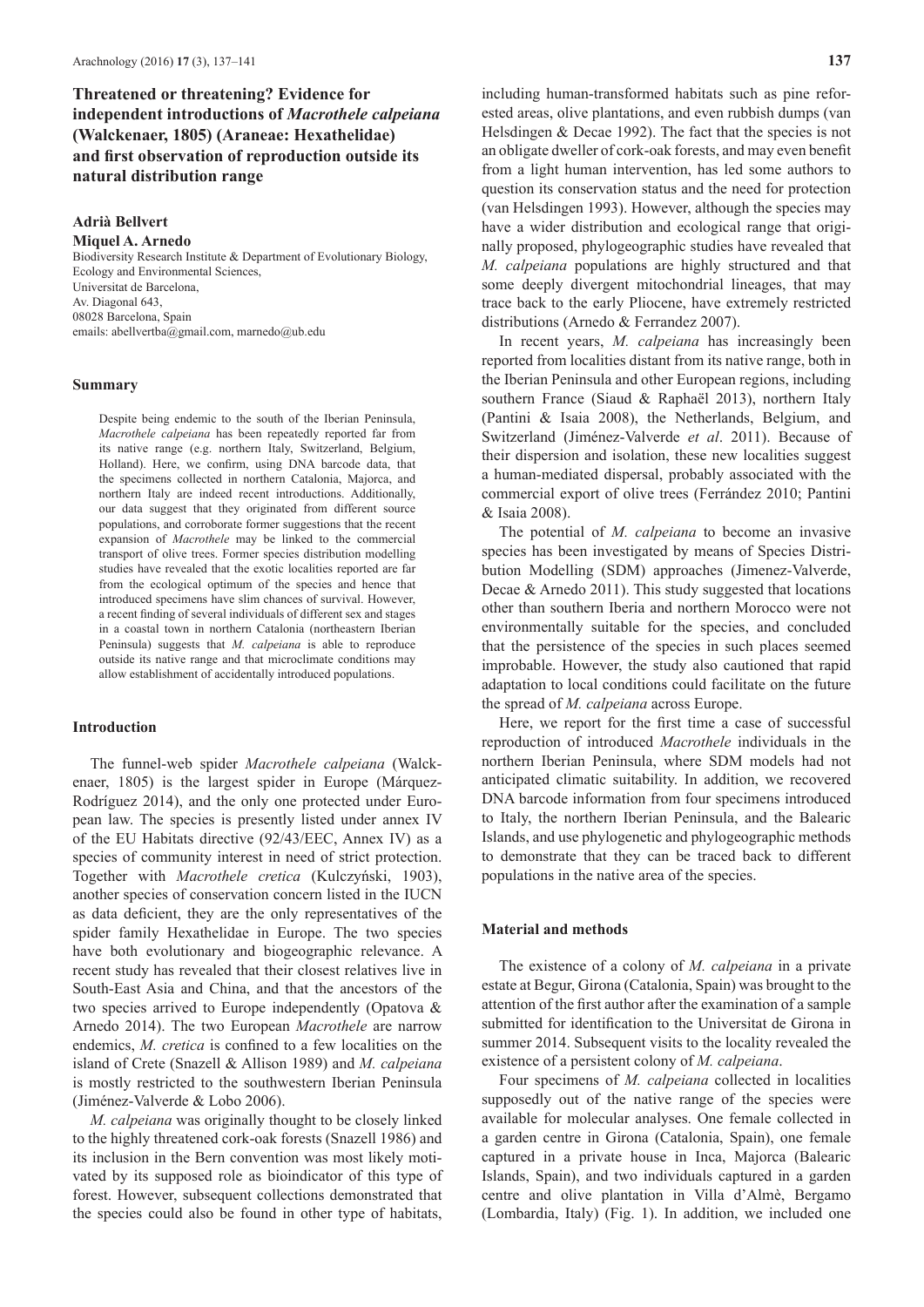

Fig. 1: Distribution map of *M. calpeiana*. Natural range in black. Localities where *M. calpeiana* has been reported out of its suspected range are indicated with filled circles (modified from Jimenez-Valverde, Decae & Arnedo 2011). Open circles denote localities of specimens used for molecular analysis. AL = Almeria, Spain; BE = Belgium; BG = Begur, Girona, Spain; CE = Ceuta, Spain; FR = France; GI = Girona, Spain; HO = Holland, IT = Italy; MA = Majorca, Spain, MU = Murcia, Spain; SW = Switzerland.

| <b>Species</b> | <b>Accession No.</b> | Locality                                      |
|----------------|----------------------|-----------------------------------------------|
| M. amamiensis  | KJ686396             | Japan: Setouchi                               |
| M. calpeiana   | KX538932             | Iberian P.: Viver de Plajts (GI)              |
| M. calpeiana   | KX538934             | Italy: Villa d'Alme (BE)                      |
| M. calpeiana   | KX538933             | Italy: Villa d'Alme (BE)                      |
| M. calpeiana   | KX538935             | Balearic Is.: Majorca, Inca                   |
| M. calpeiana   | EF127271             | Iberian P.: Calera de León (BA)               |
| M. calpeiana   | EF127253             | Iberian P.: Mojón de la Víbora (CA)           |
| M. calpeiana   | EF127254             | Iberian P.: Arroyo Jautor, N Los Barrios (CA) |
| M. calpeiana   | EF127255             | Iberian P.: S Paterna de la Ribera (CA)       |
| M. calpeiana   | EF127257             | Iberian P.: Los Romerales (CA)                |
| M. calpeiana   | EF127264             | Iberian P.: Paterna de la Rivera (CA)         |
| M. calpeiana   | EF127266             | Iberian P.: Paterna de la Rivera (CA          |
| M. calpeiana   | EF127261             | Iberian P.: Puente Genil (CO)                 |
| M. calpeiana   | EF127256             | Iberian P.: P. Natural de Sierra Huétor (GR)  |
| M. calpeiana   | EF127263             | Iberian P.: Fuente de la Teja, Huétor (GR)    |
| M. calpeiana   | EF127267             | Iberian P.: Embalse de Quéntar (GR)           |
| M. calpeiana   | EF127258             | Iberian P.: A493, nr Niebla crossing (HU)     |
| M. calpeiana   | EF127262             | Iberian P.: Valdetravieso (HU)                |
| M. calpeiana   | EF127265             | Iberian P.: Molares (HU)                      |
| M. calpeiana   | EF127269             | Iberian P.: Santa Ana la Real (HU)            |
| M. calpeiana   | EF127259             | Iberian P.: Peña del Aguila, Mancha Real (JA) |
| M. calpeiana   | EF127260             | Iberian P.: Casas de Guadalmedina (MA)        |
| M. calpeiana   | EF127268             | Iberian P.: El Torcal de Antequera (MA)       |
| M. calpeiana   | EF127270             | Iberian P.: Archena, Las Arboledas (MU)       |
| M. cretica     | KX538936             | Crete: Topolia                                |
| M. gigas       | KX538937             | Japan: Iriomote                               |
| M. gigas       | KJ686390             | Taiwan: Kenting                               |
| M. holsti      | KJ686388             | Taiwan: Jiaoxi                                |
| M. taiwanensis | KJ686428             | Taiwan: Dashuashang                           |
| M. yaginumai   | KJ686400             | Japan: Iriomote                               |

Table 1: Information on the specimens used in the present study.

specimen of *M. cretica* and one of *M. gigas* from Taiwan in our analysis.

No specimens were sacrificed for the present study. Two to three segments of the third leg were removed for DNA extraction. The genomic DNA extractions, conditions of PCR amplifications, and sequencing followed protocols detailed by Arnedo & Ferrández (2007). The DNA barcode fragment of the mitochondrial cytochrome c oxidase subunit I (coi) was amplified using the primer pairs C1-J-1490 (Folmer *et al*. 1994) with C1-N- 2191 (Simon *et al*. 1994) or, alternatively, C1-N-2198 (Folmer *et al*. 1994).

Homologous sequences of *M. calpeiana* individuals from several localities, as well as sequences form other available *Macrothele* species available in Genbank, were downloaded and combined with the new sequences in a single matrix. Alignment was trivial since no indel events were detected.

A Maximum Likelihood (ML) phylogenetic analysis was conducted with the help of the program RAxML 8.2.0 (Stamatakis 2014) with the aid of the graphical interface RAXML-GUI 1.3 (Silvestro & Michalak 2012). We assigned independent GTR+CAT models to each codon position, and conducted 1000 bootstrap replicates to assess support and the best tree was inferred out of 100 of the former replicates.

An haplotype network was constructed for *M. calpeiana* sequences using the TCS method (Templeton, Crandall & Sing 1992) as implemented in the programme Popart (available at http://popart.otago.ac.nz.).

## **Results**

## *First observation of reproductive success in introduced individuals*

In the summer of 2014, a specimen of a large black spider was found dead in a pool of a private estate at Begur (Catalonia, Spain), and sent to the University of Girona, where it was identified by the first author as a male *M. calpeiana*. The owners of the property reported the presence of large spider webs with funnel-like retreats at the same property. On 29th August 2014, the first author visited the property, found the webs, and confirmed that they belonged to *M. calpeiana*. The presence of an adult female with spiderlings were observed in the retreat of one of the webs, in holes eroded in limestone that formed part of a decorative stone circle around an olive tree (Fig. 2). The tree itself had been transported there nine to ten years ago and there were no other similar trees nearby. Two additional adult specimens were found following examination of the remaining stones around the tree. On 22th November 2014, the property was visited again and a new web was located on the other side of the same tree. The web seemed abandoned but, after turning upside down the stone protecting the funnel retreat, one male, one female, and two juveniles were found. An additional young individual was found on the older web already observed three months before.

As described in the molecular section, another specimen was found in a garden centre in Girona, approximately 30 km east of Begur, further inland.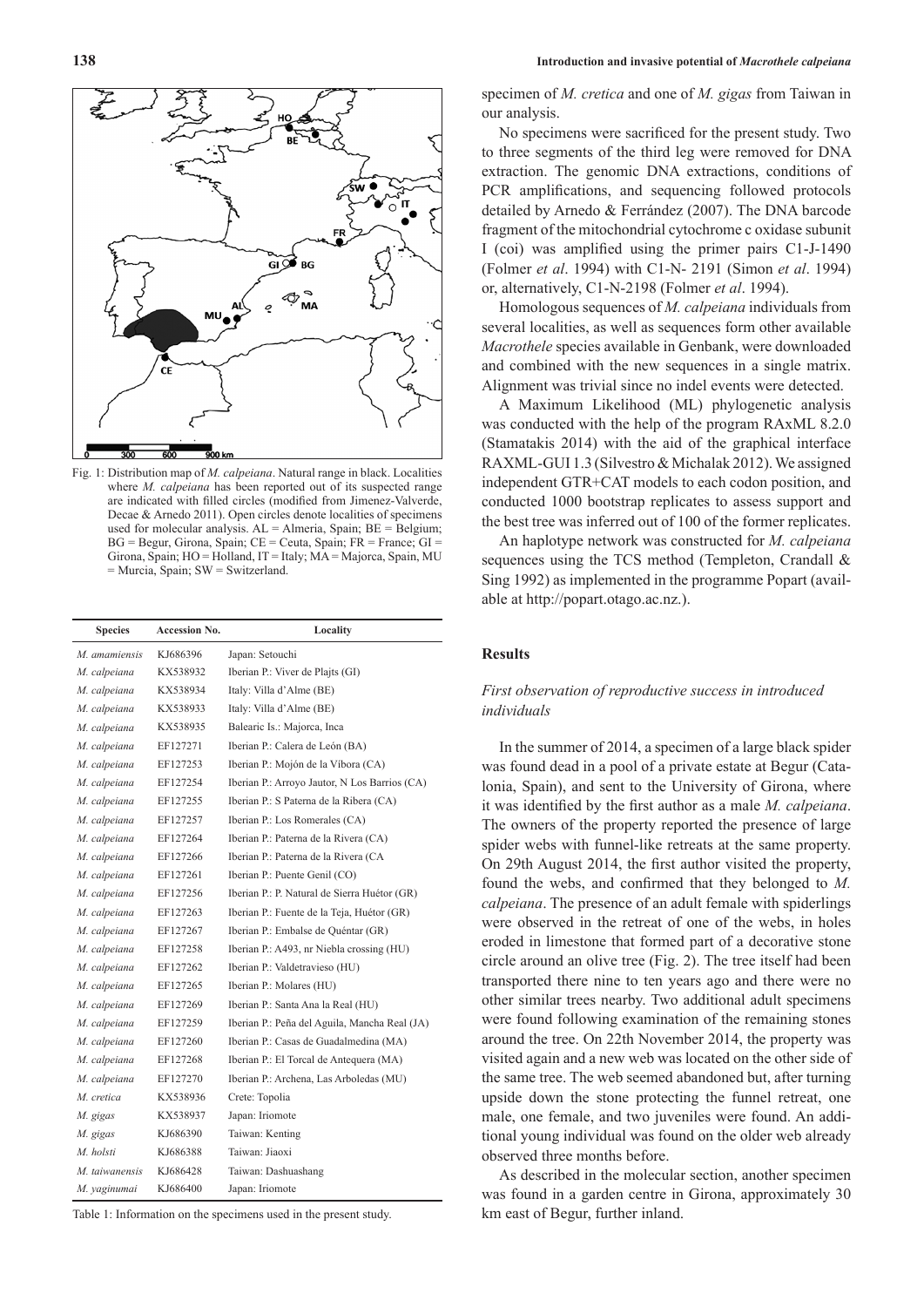

Fig. 2: Photographs of the private estate where male, female, and immature individuals of *M. calpeiana* were found in Begur, Girona, Spain. **A** limestone rocks encircling an ornamental olive tree where males, females, and immatures were found in successive visits in silk retreats within the holes and crevices of the stones; **B** *M. calpeiana* spiderlings hiding in the silk funnel retreat.

#### *Molecular analysis*

Sequences obtained in the present study were submitted to Genbank under accession numbers KX538932–37 (Table 1). A matrix of 30 *Macrothele* terminals and 472 bp of the coi gene was assembled by combining the new sequences obtained here with those downloaded from Genbank (see Table 1). The best ML was rooted in the branch joining the Japanese species *M. yaginumai* to the remaining species as recovered in Opatova & Arnedo (2014) (Fig. 3). All samples of *M. calpeiana*, including the new sequences from allegedly introduced individuals, form a supported clade. All other *Macrothele* species analysed are highly divergent from *M. calpeiana*. The other European species, *M. cretica*, is not closely related to *M. calpeiana*, although support for basal relationships is low.

A reduced matrix including only fully overlapping *M. calpeiana* sequences (23 sequences, 429 bp) was used to infer an haplotype network (Fig. 4). The individual from Majorca (RA258) was found to share the same haplotype as an individual from Jaen (EF127259) belonging to the haplogroup IV in Arnedo & Ferrández (2007), while the individuals from Girona and Italy shared the same haplotype, which was also found in haplogroup II from Cadis.

## **Discussion**

Molecular data confirmed the identification of the *M. calpeiana* specimens recently collected outside its natural range, and further suggested that the specimens are the result of recent introductions as they all shared identical



Fig. 3: Best Maximum Likelihood tree. White circles on nodes denote Bootstrap support above 80%. Accession numbers in terminals as in Table 1. Scale bar indicates number of nucleotide substitutions per site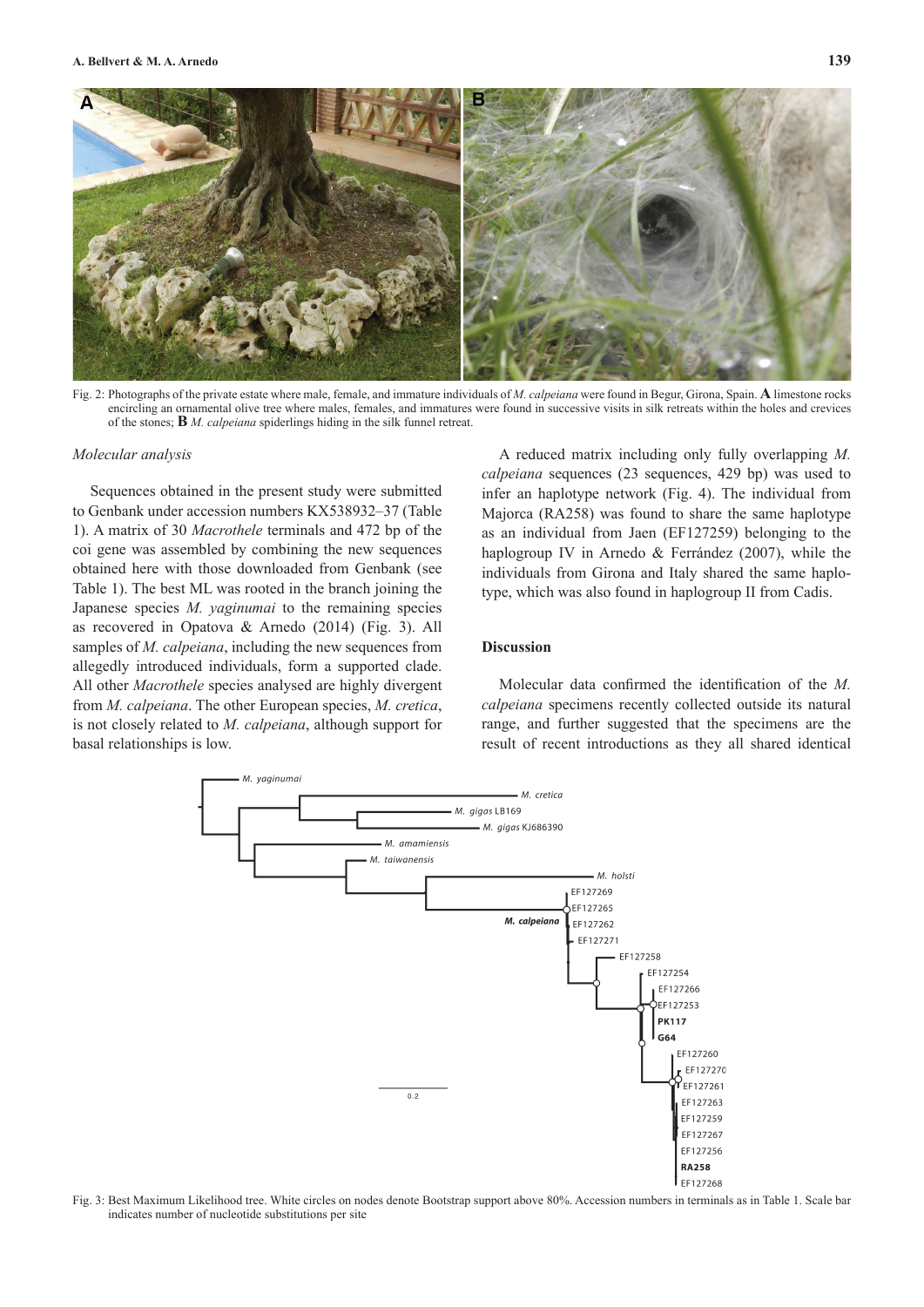

Fig. 4: Statistical parsimony haplotype network of coi. Haplotypes grouped and labelled after Arnedo & Ferrández (2007).

haplotypes to those found in native populations. Interestingly, our results point out to at least two different sources of invasion. The specimens from Girona and Italy share haplotypes with individuals collected in Cadis, and the specimen from Majorca with Jaen populations. Incidentally, the Jaen population itself has been suggested to be the result of either human introduction or recent natural expansion, since the species was only recently discovered in this province (Ferrández *et al*. 1998; Ruiz-Luque 2001); most populations are found in secondary-growth pine forests (Pedrajas Pulido & Sanz del Pozo 2010), and molecular data reveals close affinities with populations further south (Málaga, Granada) (Arnedo & Ferrandez 2007).

The recent finding of *M. calpeiana* in localities far from its known distribution range has been related to the commercial export of olive trees from southern Spain (Ferrández 2010; Pantini & Isaia 2008). A *Macrothele* specimen recently captured in southern France (Cuges-les-Pins) was collected from the hollow of a centenary olive tree, in this case brought from Alicante (Siaud & Raphaël 2013). All the specimens analysed here were collected in garden centres and private gardens close to ornamental olive trees.

The identification of more than one source population among only three samples analysed suggest that the introduction of *Macrothele*, and probably other species associated with gardening, is not an exception but a general trend. For example, 18 species of terrestrial planarians are known to have been introduced in Europe (Álvarez-Presas *et al*. 2014), most likely as a result of the transport of live garden plants with soil (Justine *et al*. 2014). The evidence for the recurrent introduction of exotic fauna calls for the implementation of additional measures to control the commercial transport of live plants at regional and national levels.

To date, all introduced specimens of *M. calpeiana* have been found in human settlements, hence there is no evidence that the spider has spread into natural habitats. Invasive predators may have pernicious effects on local diversity, not only on potential prey but also on native predators (Snyder & Evans 2006). Several cases of invasive spiders have been reported in the literature (Houser, Ginsberg & Jakob 2014), but their impact on native fauna, either as a result of competition or direct predation, is idiosyncratic. *M. calpeiana* is a large, generalist predator (Gallon 1994) and its introduction could potentially have a significant impact on local ecosystems. Although cases of envenomation have been reported for its Taiwanese relatives (Hung & Wang 2004), there is no record so far that European species may pose a threat to human health.

The chances for *M. calpeiana* to invade natural areas will depend on the existence of adequate environmental conditions, the ability to disperse from human settlements to natural areas, and a viable number of adult individuals. An earlier study suggested that most localities where *M. calpeiana* had been newly reported fell outside the predicted distribution range of the species based on climatic variables. However, we report here for the first time the existence of a likely reproductive population in Begur, an area not predicted by climatic models (Jimenez-Valverde, Decae & Arnedo 2011). Because of its close proximity to the Mediterranean Sea, the lower minimum and higher maximum temperatures in Begur are more moderate that those in